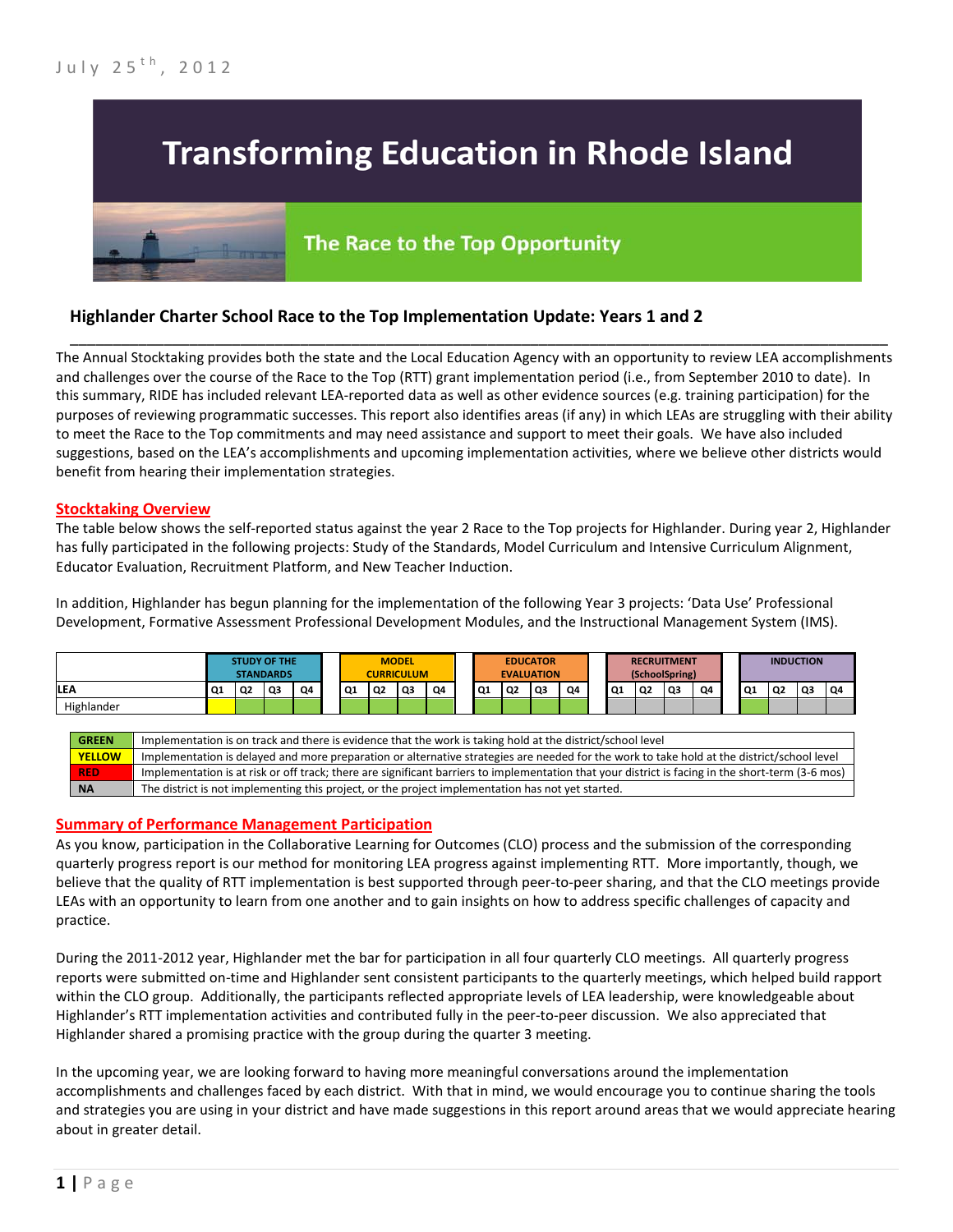### **System of Support 1: Standards and Curriculum**

As of July 2012, Highlander Charter School is on-track against the System of Support 1 year 1 and year 2 commitments and tasks for Race to the Top, reflected in the tables below. Based on the quarterly progress reports submitted by Highlander Charter School, we have assessed the district as 'on track', 'delayed' or 'off track/at risk' on each task utilizing the criteria described on page 1 of this report.

| <b>Study of the Standards</b>                                   | Year 1:<br>SY10-11 | Year 2:<br>SY11-12 |  |
|-----------------------------------------------------------------|--------------------|--------------------|--|
| Identify educators to participate in the Study of the Standards | $X^*$              |                    |  |
| Specify names and invite participants                           | $\mathbf{v}$       |                    |  |
| Coordinate schedule with RIDE for all participants              | $\mathbf{\Lambda}$ |                    |  |
| Complete planned educator training                              | $\mathbf{\Lambda}$ |                    |  |

*\*Please note: the 'x' in the above table represents the anticipated completion timeline set by RIDE, not when the district completed the task.*

| Intensive Curriculum Alignment and Model Curriculum Development                                                                                                                                                                                           | Year 1:<br>SY10-11 |   | Year 2:<br>SY11-12 |
|-----------------------------------------------------------------------------------------------------------------------------------------------------------------------------------------------------------------------------------------------------------|--------------------|---|--------------------|
| Develop and communicate a multi-year Transition Plan for the Common Core State Standards implementation, including clear<br>expectations for school level transition benchmarks and a plan for developing a curriculum aligned to the CCSS in grades K-12 | x                  | X | х                  |
| Identify opportunities for educators to work collaboratively to deepen understanding of CCSS (e.g. Common Planning Time, grade<br>level team, department meetings, faculty meetings)                                                                      |                    | x | x                  |
| Conduct analyses of each core curricula to ensure that each is aligned to standards, guaranteed and viable                                                                                                                                                | x                  |   |                    |
| Identify which, if any, curriculum development is needed as well as the method by which curriculum will be developed (i.e. Model<br>Curriculum with the Charles A. Dana Center, through an LEA cohort, or individually)                                   | х                  | Χ |                    |
| Create implementation plan, including the identification of aligned resources, to support roll out of new curricula                                                                                                                                       |                    | X | x                  |
| Develop curriculum aligned to the Common Core State Standards, including participation in Dana Center curriculum writing and<br>leadership sessions (if applicable)                                                                                       |                    | x | x                  |

As noted in Highlander's quarterly progress reports, the school met their RTT goals (i.e. 4 per building) for sending educators to Study of the Standards professional development sessions. Highlander also distributed hard copies of the common core standards to all teachers at the start of the school year. Additionally, the district has attended supplemental professional development geared towards increasing readiness to transition through focusing on text complexity, developing text-dependent questions, and deepening understanding of the mathematics standards.

Highlander has made progress against implementing a guaranteed and viable curriculum aligned to the new common core state standards. During the 2011-2012 school year, Highlander aligned their mathematics curriculum to the common core and began to analyze their reading and writing curriculum. While the district had to postpone alignment of the science, social studies, reading, and writing curricula until summer 2012 this does not seem to have impacted your school-wide plan for creating and implementing an aligned curriculum in the necessary timeframe and RIDE is confident that Highlander will meet the RTT timeline expectations.

In their quarterly progress reports, Highlander noted that they have encountered the following challenges around this work:

- The small staff size has made complete alignment a time issue
- The lack of resources has made it difficult to align mathematics and reading simultaneously*.*

We are pleased to note that Highlander received grant funding from RIDE to develop a professional learning community (PLC) focused on increasing teacher understanding of technology usage in the classroom. In the upcoming CLO sessions, we look forward to hearing more about this PLC, and how it is supporting your work transitioning to the common core. We are also looking forward to learning more about the resources and tools you have developed to support this transition, and hope that you will take the opportunity to share the curriculum materials you are developing with your fellow CLO colleagues during upcoming meetings, or with all districts through the Instructional Improvement System (IMS).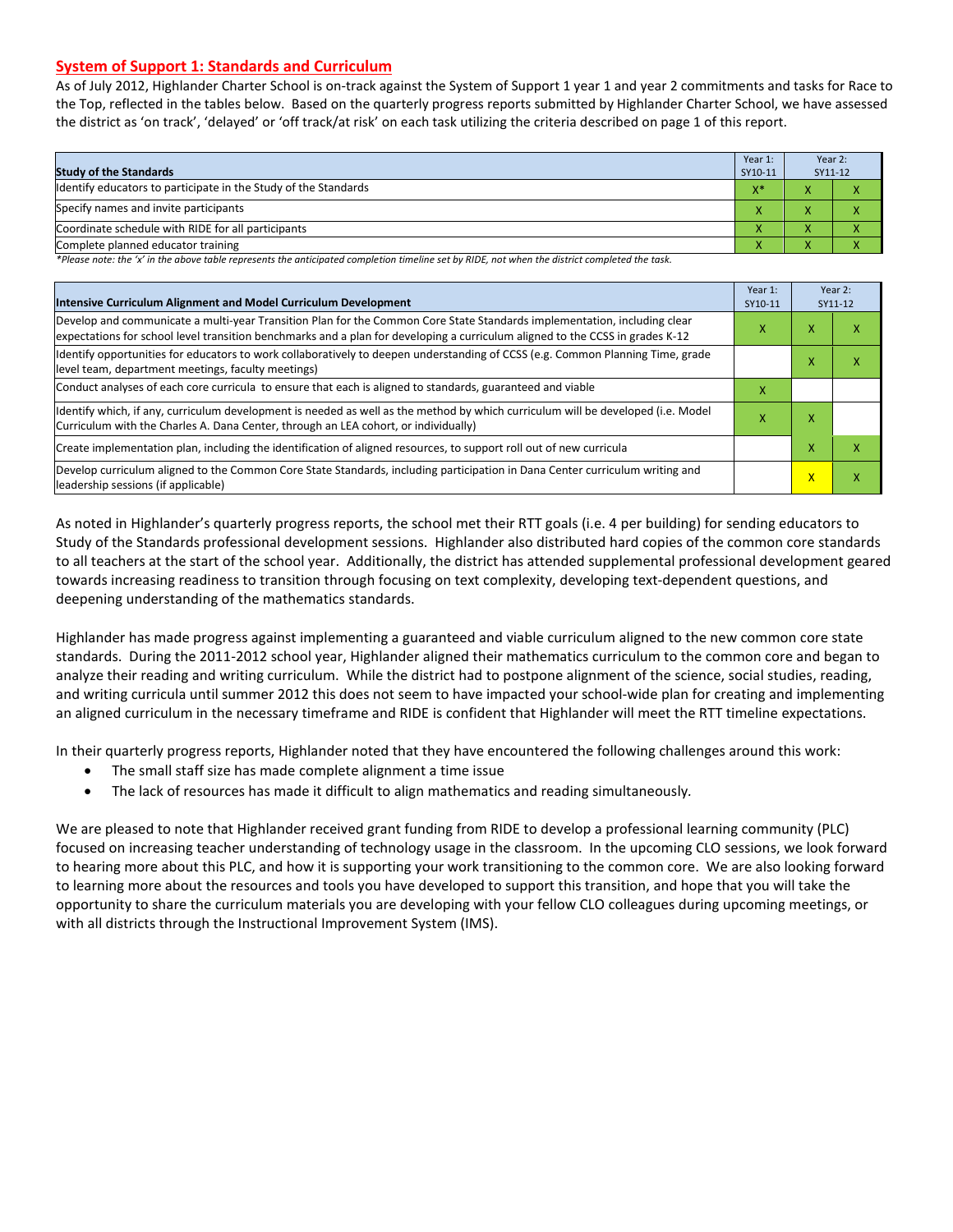#### **System of Support 2: Instructional Improvement Systems**

As of July, 2012 Highlander Charter School is on-track against the System of Support 2 year 1 and 2 commitments and tasks for Race to the Top. Thus far, Highlander has confirmed that they plan to engage school data leadership teams in 'Data Use' professional development starting in August 2012 and running through the 2012-2013 school year, and have confirmed logistics with RIDE for the initial sessions. Highlander also plans to implement the formative assessment professional development modules, and has attended the RIDE facilitator orientation in preparation for implementation of these modules.

Additionally, Highlander has attended initial trainings on the Instructional Management System (IMS). They appointed an administrator for the project and identified the team that will serve as the LEA subject matter experts. Both the RtI coordinator and administrator attended training sessions for the IMS program.

In the upcoming CLO sessions, we look forward to hearing about the successes and challenges that Highlander has encountered while implementing these systems, as well as the district's progress around building teacher engagement in the various IMS tools and resources. Additionally, for those participating in the 'Data Use' professional development, we would be interested in hearing some of the strategies that Highlander has learned around deepening collaboration around data and using data to change instructional outcomes.

| 'Data Use' Professional Development                                                                                                                                                                                                                                                     | Year 1:<br>SY10-11 | Year 2:<br>SY11-12 |
|-----------------------------------------------------------------------------------------------------------------------------------------------------------------------------------------------------------------------------------------------------------------------------------------|--------------------|--------------------|
| Complete a needs assessment survey indicating the use of and collaboration around data within schools and across the LEA                                                                                                                                                                |                    | х                  |
| Based on RIDE implementation plan, determine the timing (i.e. Year 1, Year 2, or staggered across Year 1 and Year 2) of LEA<br>participation in 'Data Use' Professional Development and provide RIDE with the schools that will participate in Year 1 and/or Year 2<br>training cohorts |                    | x                  |
| In coordination with RIDE, select 'Data Use' training dates for each cohort of schools, as applicable                                                                                                                                                                                   |                    | Year $1*$          |
| ldentify and provide RIDE with the leadership team members from each school who will participate in the Year 1 and/or Year 2<br>training cohorts, as applicable                                                                                                                         |                    | Year $1*$          |

*\* Please note that, for this project, 'year 1' refers to cohort 1 taking place during the 2012-2013 school year, and 'year 2' refers to cohort 2 taking place during the 2013-2014 school year.*

| <b>Instructional Management System (IMS)</b>                                                                                                                                                                                           | Year 1:<br>SY10-11                     |   | Year 2:<br>SY11-12 |
|----------------------------------------------------------------------------------------------------------------------------------------------------------------------------------------------------------------------------------------|----------------------------------------|---|--------------------|
| Designate an LEA data steward to support decision making around data collections and systems implementation and to provide input<br>and feedback on data initiatives through designated representatives                                | Identify<br><b>LEA Data</b><br>Steward | x |                    |
| Maintain data quality standards of local student information systems and upload local assessment data and program information as<br>required by RIDE in a timely manner                                                                | x                                      | x |                    |
| Review the RIDE IMS Training Plan and develop a multiyear training and implementation plan to provide all educators with access<br>and training on the system                                                                          |                                        |   |                    |
| Based on IMS Training Plan guidance, register and attend training for Administrative Users (i.e. users who will maintain and configure<br>both the Primary IMS and RtI Module) and LEA Trainers (i.e. staff to be trained as trainers) |                                        |   |                    |
| Following RIDE training, LEA Administrative Users and LEA Trainers configure the IMS for educator use and to provide end users with<br>access and training needed to utilize the IMS for daily activities                              |                                        |   |                    |

| <b>Formative Assessment Online Professional Development Modules</b>                                                                                                                                      | Year 1:<br>SY10-11 | Year 2:<br>SY11-12 |
|----------------------------------------------------------------------------------------------------------------------------------------------------------------------------------------------------------|--------------------|--------------------|
| Create multivear plan for implementation of formative assessment PD modules, including the process and timelines by which all<br>educators will participate in the formative assessment training modules |                    |                    |
| Ildentify facilitators who will support the implementation of formative assessment practices in daily instruction                                                                                        |                    |                    |

Based on information provided to RIDE, we anticipate that Highlander will implement the interim assessments during school year 2013- 2014. We look forward to hearing about Highlander's progress around developing protocols or expectations regarding the use of interim assessments in next year's quarterly progress update forms.

| <b>Interim Assessments</b>                                                                                                                                                              | Year 1:<br>SY10-11 | Year 2:<br>SY11-12 |
|-----------------------------------------------------------------------------------------------------------------------------------------------------------------------------------------|--------------------|--------------------|
| ldentify method by which all educators will have access to interim assessments                                                                                                          |                    |                    |
| Develop timeline for training of all educators in the use of interim assessments utilizing train-the-trainer model                                                                      |                    |                    |
| Develop protocols or expectations regarding the use of interim assessment to inform instruction including timelines for<br>administration and process for scoring and reporting results |                    | $X^*$              |

*\* As per the description on page 1, this task is 'N/A' for Year 2 (2011-2012 school year) because the district is not implementing this project until the 2013-2014 school year.*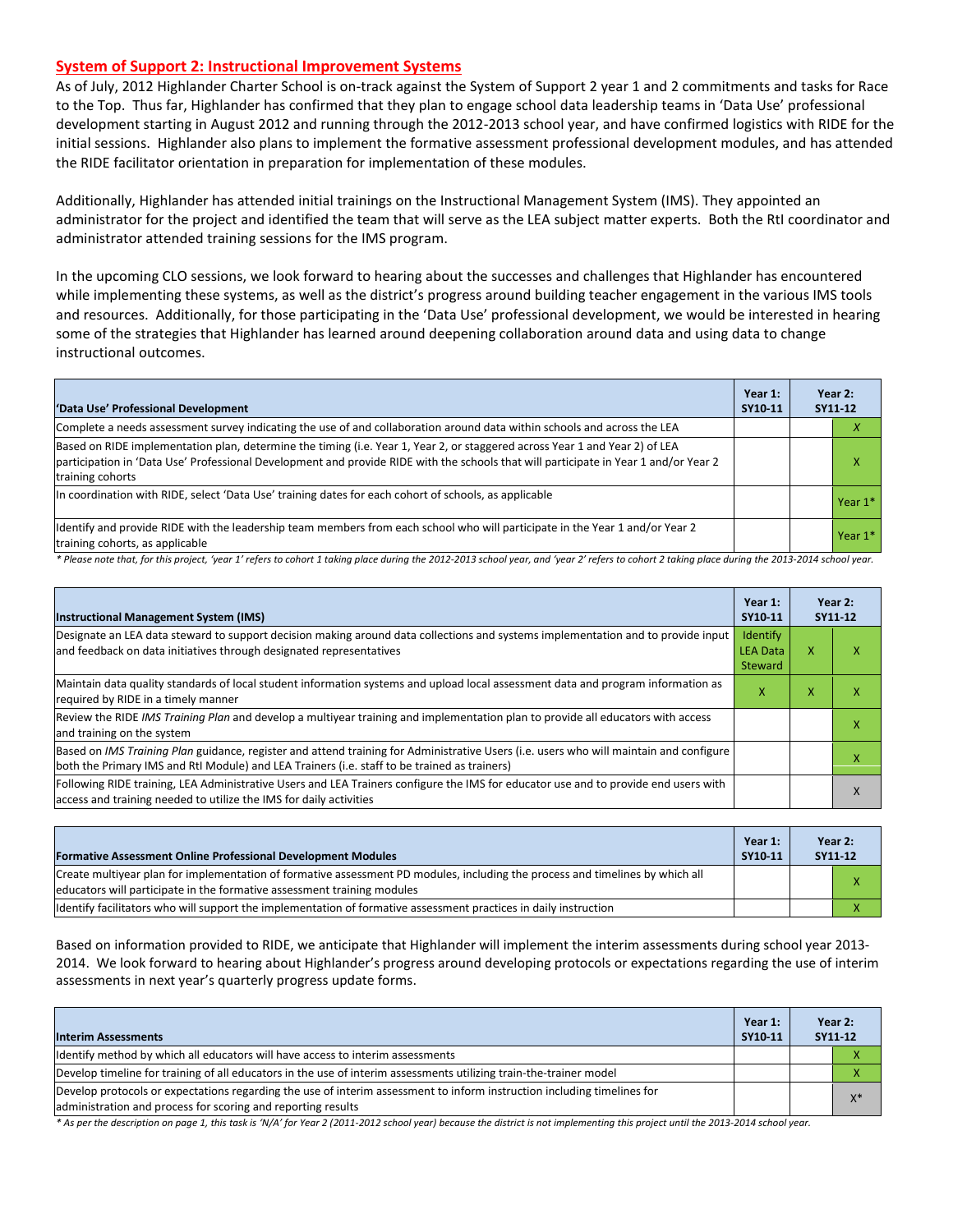# **System of Support 3: Educator Effectiveness**

As of July, 2012 Highlander Charter School is on-track against the System of Support 3 year 1 and 2 commitments and tasks for Race to the Top.

| <b>Educator Evaluation</b>                                                                                                                                                                            | Year 1:<br>SY10-11 |                         | Year 2:<br>SY11-12 |
|-------------------------------------------------------------------------------------------------------------------------------------------------------------------------------------------------------|--------------------|-------------------------|--------------------|
| Participate in educator evaluation model design, development and refinement feedback opportunities.                                                                                                   | x                  | X                       | x                  |
| Identify District Evaluation Committee members, responsible for monitoring the implementation of the system and providing<br>recommendations to LEA leadership teams.                                 | X                  | X                       |                    |
| Participate in field testing to support RI Model development                                                                                                                                          | X                  |                         |                    |
| ldentify individuals who will serve as primary and, if applicable, secondary/complementary evaluators                                                                                                 | Χ                  |                         | x                  |
| Send all required evaluators to RIDE-provided evaluator training on model; Send evaluators and system administrators to training on<br>the Educator Performance Support System (EPSS) data system     | X.                 | $\overline{\mathsf{x}}$ | x                  |
| Examine LEA Policies and Contracts for Challenges; where applicable, consider memorandums of understanding or contract renewal<br>language which will support district implementation of evaluations. | X                  | X                       | x                  |
| Create a plan for the appropriate use of funds to support implementation of educator evaluation system.                                                                                               | x                  |                         | x                  |
| Complete required RI Model components of educators and building administrator evaluations.                                                                                                            |                    | X                       | x                  |
| Submit evaluation data and documentation (e.g. component and summative level ratings, verified rosters); provide other requested<br>information to support RIDE research and system improvement.      |                    |                         |                    |

Based on their quarterly progress reports, Highlander has implemented all components of the Rhode Island Model for teacher and building administrator evaluations and has submitted final summative evaluation ratings for all teachers to RIDE. Highlander created a District Evaluation Committee which has been submitted to RIDE.

To support teacher understanding of the evaluation process, Highlander started the year by creating a master calendar of all relevant timelines and dates, and also created binders of evaluation materials to support each teacher. The quarterly progress updates also indicated that Highlander conducted pre-conferences and established Student Learning Objectives (SLOs) with the help of their RIDE-trained Intermediary Service Provider (ISP). Throughout the year, Highlander evaluators reviewed the data and ratings with one another in order to ensure that the summative and component ratings were calibrated prior to the year-end conferences. The Board Committee had reviewed the Head of School's evaluation and also co-observed a lesson along with an evaluator and the RIDE ISP. Following the co-observation, they compared rubrics and notes in order to ensure that all parties were calibrated.

Highlander evaluators attended 2 of the 4 evaluation training modules offered by RIDE during the 2011-2012 school year. Currently, participants from the district are registered for the upcoming summer training. We want to remind the district that all personnel responsible for evaluating teachers and building administrators must attend Academy training during summer 2012, as well as two half-days of additional professional development taking place over the 2012-2013 school year and online observation practice; personnel responsible for evaluating both teachers and building administrators (e.g., a principal who evaluates teachers and an assistant principal) are only required to attend the *Academy for Personnel Evaluating Teachers*.

In their quarterly progress report, Highlander noted that they have encountered the following challenges around this work:

- Finding time to finish all conferences while also doing short unannounced observations
- Form of midyear conference was deemed inefficient
- Lack of time and resources led to infrastructure challenges

We appreciate that, during the quarter 3 CLO meeting, Highlander shared the structures and processes they put in place to support the evaluation process. We hope that you continue to share the strategies and resources they are using to support their evaluation process during the upcoming CLO meetings.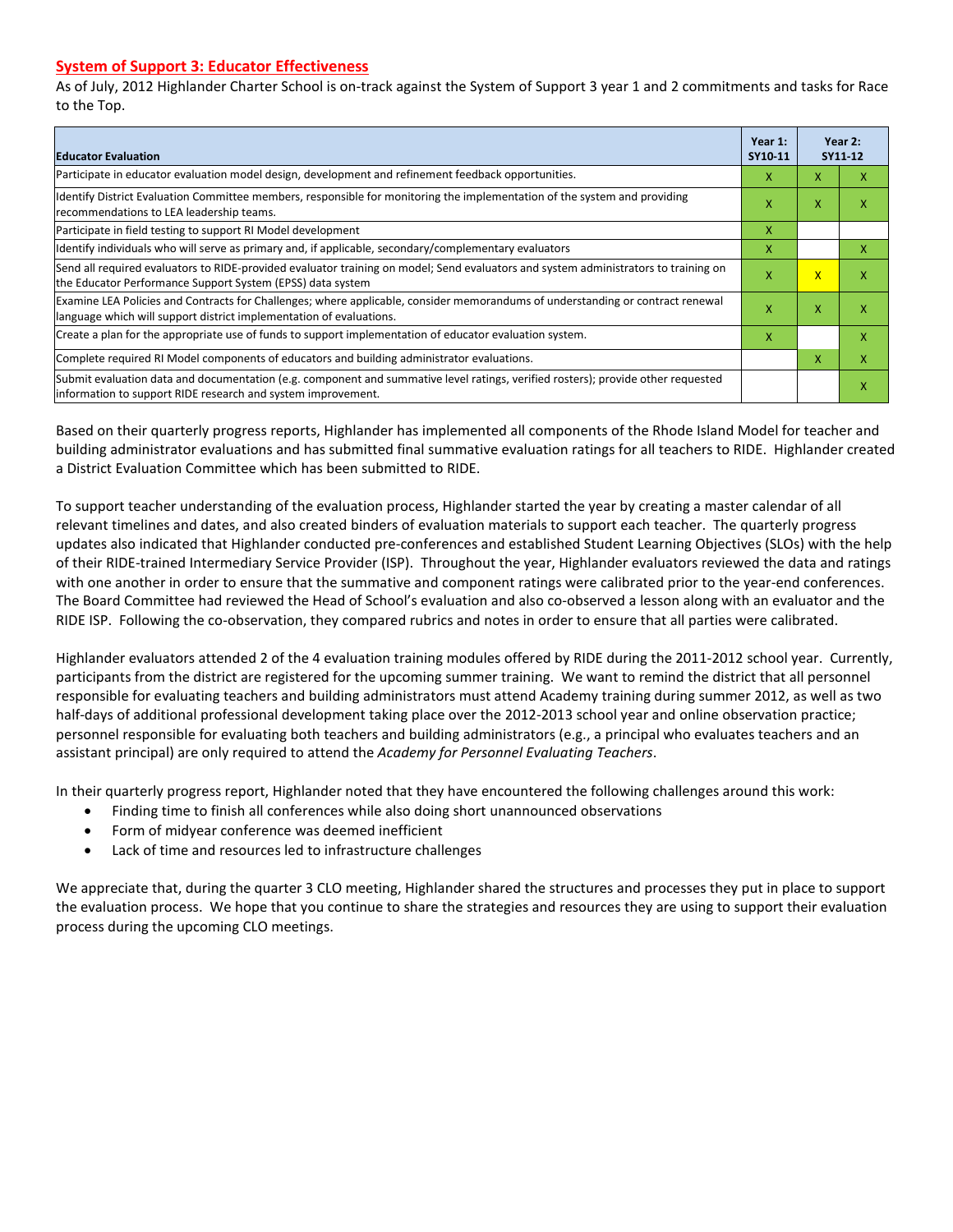### **System of Support 4: Human Capital Development**

As of July, 2012 Highlander Charter School is on-track against the relevant System of Support 3 year 1 and 2 commitments and tasks for Race to the Top. Highlander does not participate in the Beginning Teacher Induction program and, therefore, the SOW for that project has not been included.

| <b>Recruitment (SchoolSpring)</b>                                                            | Year 1:<br>SY10-11 | Year 2:<br>SY11-12 |  |
|----------------------------------------------------------------------------------------------|--------------------|--------------------|--|
| Provide RIDE with feedback on the desired functionality of a state-wide recruitment platform | x                  |                    |  |
| Attend orientation sessions with selected vendor and train relevant personnel as needed      | ^                  |                    |  |
| (Post open positions using the state-wide Recruitment Platform (SchoolSpring)                |                    |                    |  |

| <b>Beginning Teacher Induction</b>                                                                                                                                            | Year 1:<br>SY10-11 | Year 2:<br>SY11-12 |
|-------------------------------------------------------------------------------------------------------------------------------------------------------------------------------|--------------------|--------------------|
| Provide RIDE with feedback around the proposed design of the Induction Coach program                                                                                          | x                  |                    |
| If applicable, recommend potential Induction Coaches to RIDE                                                                                                                  | x                  |                    |
| Review and revise hiring policies, timelines and processes in order to support appropriate and timely projections for anticipated hires<br>requiring induction coach services | ⋏                  |                    |
| Provide RIDE with list of beginning teachers who will receive Induction Coach support in a timely manner in order to ensure that all<br>beginning teachers have coaching      |                    |                    |
| Participate in RIDE-provided information opportunities in order to learn about induction coach program                                                                        |                    |                    |

Highlander reported that they began to use the SchoolSpring platform in spring 2012 and posted a position for the upcoming school year. In their CLO meeting, Highlander noted that they use the tool along with their traditional recruitment methods and that, ultimately, they feel that hiring candidates who are familiar with the school has yielded better results but will continue to post open positions using SchoolSpring.

While Highlander chose not to participate in the Beginning Teacher Induction program during the 2011-2012 school year, they have identified a teacher from Highlander who will be trained by The New Teacher Center and will incorporate the induction coach practices into Highlander's existing mentorship program for the upcoming 2012-2013 school year.

Highlander has not yet noted any challenges in this area. In the upcoming school year, we anticipate that your peers will begin to think through how they can establish an LEA-sustained data-driven induction coach model. We would encourage you to share more about the existing mentorship program at Highlander, and how you incorporated learnings from the induction model into your refinement efforts for that program.